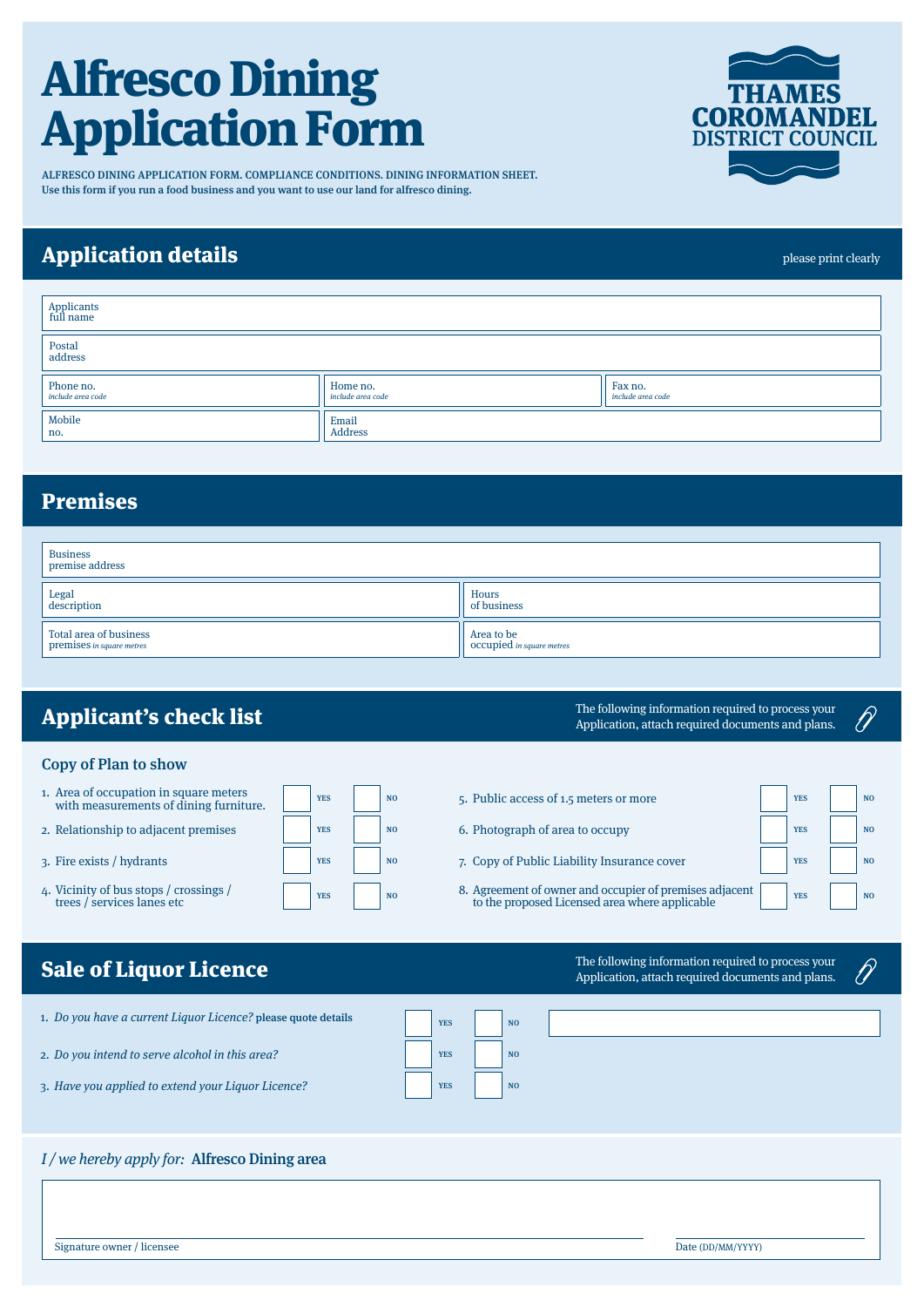For the Licensee/Proposed New Licensee

#### Use of Footpath for Alfresco Dining.

Thames-Coromandel Consolidated Bylaw Part 3 Commercial Activities in Public Places.

Council has passed a Bylaw making provision for proprietors of registered Restaurants and Cafés to apply for the use of Public Land for Alfresco Dining.

Please note extract following the relevant section of the Bylaw for your information:

#### 303.1 COMMERCIAL ACTIVITIES PERMITTED

The following activities are permitted on permanent sites subject to the applicable conditions set out in Schedule 3:

- (a) Alfresco dining;
- (b) Displaying goods for sale;
- (c) Sandwich boards advertising;
- (d) Market Days subject to the recommendation of the appropriate Community Board;
- (e) Other Concessions subject to the recommendation of the appropriate Community Board;
- (f) Stalls in public place subject to the recommendation of the appropriate Community Board.

Please find attached application form and related conditions for the use of a public place for Alfresco Dining.

Should you wish to apply for the right to use this land please return to any Council Office completed application form including required information.

The annual fee is calculated on nominated area of public land to be used per square meter plus administration fee of \$51.11.

## Fees and processing

Fees will be calculated once the application is received.

Please forward your Application to: Thames-Coromandel District Council Private Bag Thames 3540

For any enquiries, please contact our Customer Services Team District Office: 07 868 0200 E-mail: Fax: 07 868 0234 customer.services@tcdc.govt.nz Coromandel: 07 866 1001 Mercury Bay: 07 867 2010 Whangamata: 07 865 0060

| Office<br>use only | <b>DATE &amp; TIME RECEIVED</b> | <b>RECEIPT NO.</b> | <b>SITE ACCESSED.</b> | <b>LIQUOR LICENSING ADVISED.</b> | <b>APPROVED BY.</b> |
|--------------------|---------------------------------|--------------------|-----------------------|----------------------------------|---------------------|
|                    | <b>COMMENTS</b>                 |                    |                       |                                  |                     |
|                    |                                 |                    |                       |                                  |                     |
|                    |                                 |                    |                       |                                  |                     |